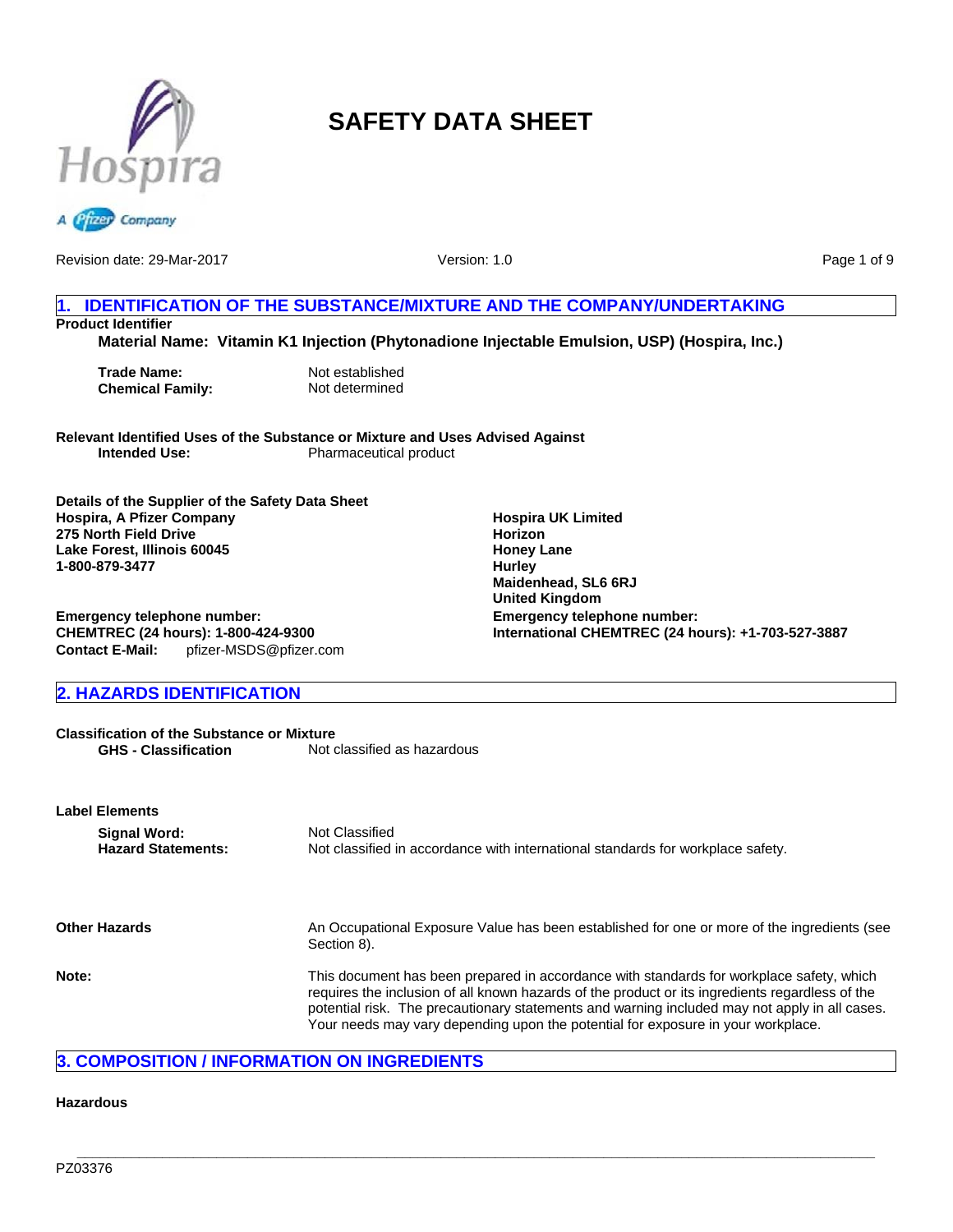#### **Revision date: 29-Mar-2017 Material Name: Vitamin K1 Injection (Phytonadione Injectable Emulsion, USP) (Hospira, Inc.)**

#### **Page 2 of 9**

**Version: 1.0**

| <b>3. COMPOSITION / INFORMATION ON INGREDIENTS</b> |                   |                                    |                                            |       |
|----------------------------------------------------|-------------------|------------------------------------|--------------------------------------------|-------|
| Ingredient                                         | <b>CAS Number</b> | EU<br><b>EINECS/ELINCS</b><br>List | <b>GHS Classification</b>                  | %     |
| <b>BENZYL ALCOHOL</b>                              | $100 - 51 - 6$    | 202-859-9                          | Acute Tox. 4 (H302)<br>Acute Tox. 4 (H332) | < 1.0 |
| <b>HYDROCHLORIC ACID</b>                           | 7647-01-0         | 231-595-7                          | Skin Corr.1B (H314)<br>STOT SE 3 (H335)    | $**$  |
| Phytonadione (Vit.K)                               | 84-80-0           | 201-564-2                          | Not Listed                                 | < 1.0 |

**\_\_\_\_\_\_\_\_\_\_\_\_\_\_\_\_\_\_\_\_\_\_\_\_\_\_\_\_\_\_\_\_\_\_\_\_\_\_\_\_\_\_\_\_\_\_\_\_\_\_\_\_\_\_\_\_\_\_\_\_\_\_\_\_\_\_\_\_\_\_\_\_\_\_\_\_\_\_\_\_\_\_\_\_\_\_\_\_\_\_\_\_\_\_\_\_\_\_\_\_\_\_\_**

| Ingredient              | <b>CAS Number</b> | EU<br><b>EINECS/ELINCS</b><br>List | <b>GHS Classification</b> | % |
|-------------------------|-------------------|------------------------------------|---------------------------|---|
| Castor oil, ethoxylated | 61791-12-6        | Not Listed                         | Not Listed                |   |
| Dextrose, monohydrate   | 5996-10-1         | Not Listed                         | Not Listed                |   |
| Water for Injection     | 7732-18-5         | 231-791-2                          | Not Listed                |   |

#### **Additional Information:** \* Proprietary

\*\* to adjust pH

Ingredient(s) indicated as hazardous have been assessed under standards for workplace safety. In accordance with 29 CFR 1910.1200, the exact percentage composition of this mixture has been withheld as a trade secret.

#### **For the full text of the CLP/GHS abbreviations mentioned in this Section, see Section 16**

# **4. FIRST AID MEASURES**

| <b>Description of First Aid Measures</b><br><b>Eve Contact:</b>                                                                                                                  | Flush eye(s) immediately with plenty of water. If irritation occurs or persists, get medical<br>attention.                                                                                             |
|----------------------------------------------------------------------------------------------------------------------------------------------------------------------------------|--------------------------------------------------------------------------------------------------------------------------------------------------------------------------------------------------------|
| <b>Skin Contact:</b>                                                                                                                                                             | Wash skin with soap and plenty of water. Remove contaminated clothing and shoes. Wash<br>clothing and thoroughly clean shoes before reuse. If irritation occurs or persists, get medical<br>attention. |
| Ingestion:                                                                                                                                                                       | Never give anything by mouth to an unconscious person. Wash out mouth with water. Do not<br>induce vomiting unless directed by medical personnel. Seek medical attention immediately.                  |
| Inhalation:                                                                                                                                                                      | Move to fresh air If discomfort persists, get medical attention.                                                                                                                                       |
| Most Important Symptoms and Effects, Both Acute and Delayed<br><b>Symptoms and Effects of</b><br><b>Exposure:</b><br><b>Medical Conditions</b><br><b>Aggravated by Exposure:</b> | For information on potential signs and symptoms of exposure, See Section 2 - Hazards<br>Identification and/or Section 11 - Toxicological Information.<br>None known                                    |

**Indication of the Immediate Medical Attention and Special Treatment Needed Notes to Physician:** None

# **5. FIRE FIGHTING MEASURES**

**Extinguishing Media:** Extinguish fires with CO2, extinguishing powder, foam, or water.

**\_\_\_\_\_\_\_\_\_\_\_\_\_\_\_\_\_\_\_\_\_\_\_\_\_\_\_\_\_\_\_\_\_\_\_\_\_\_\_\_\_\_\_\_\_\_\_\_\_\_\_\_\_\_\_\_\_\_\_\_\_\_\_\_\_\_\_\_\_\_\_\_\_\_\_\_\_\_\_\_\_\_\_\_\_\_\_\_\_\_\_\_\_\_\_\_\_\_\_\_\_\_\_**

### **Special Hazards Arising from the Substance or Mixture**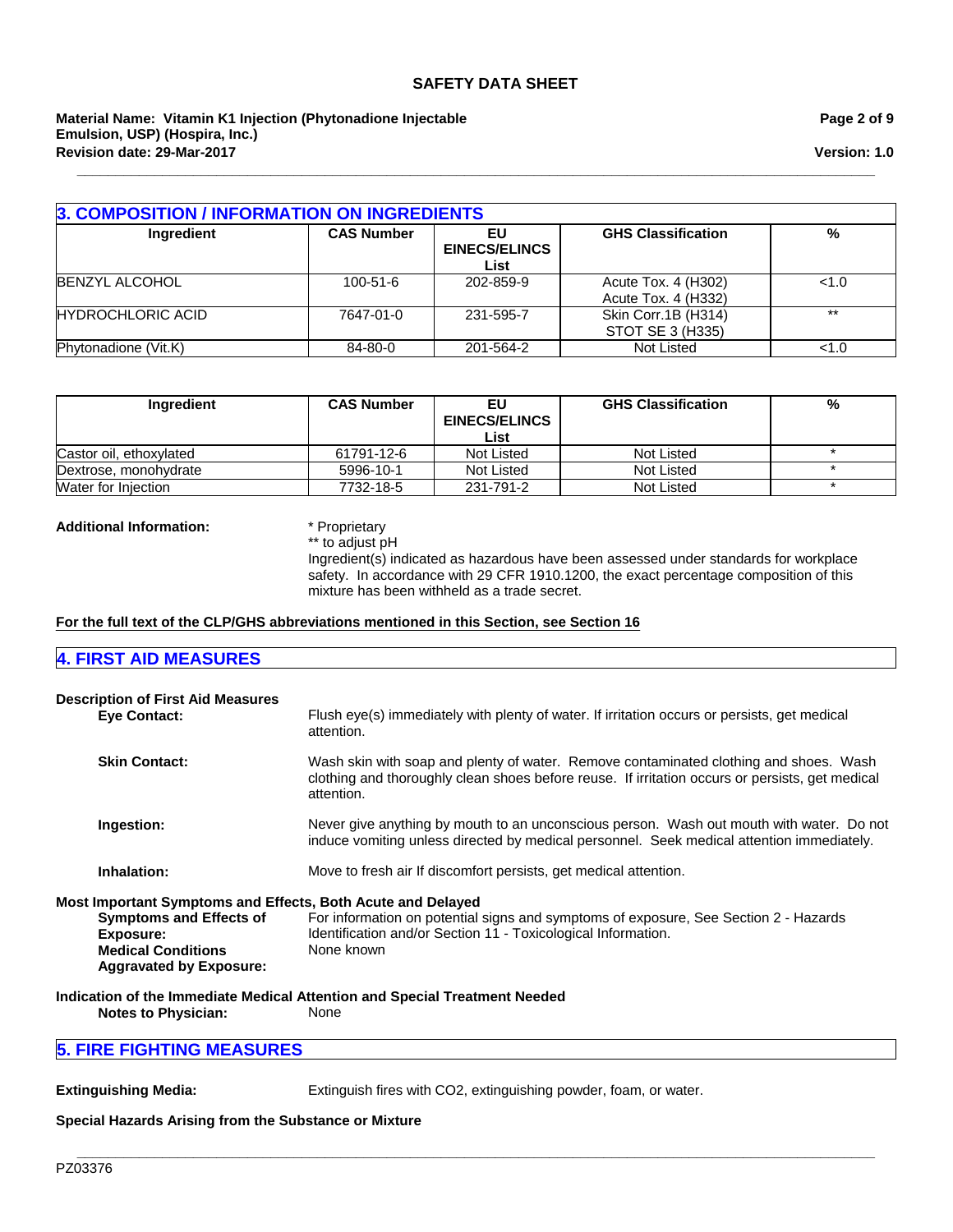**\_\_\_\_\_\_\_\_\_\_\_\_\_\_\_\_\_\_\_\_\_\_\_\_\_\_\_\_\_\_\_\_\_\_\_\_\_\_\_\_\_\_\_\_\_\_\_\_\_\_\_\_\_\_\_\_\_\_\_\_\_\_\_\_\_\_\_\_\_\_\_\_\_\_\_\_\_\_\_\_\_\_\_\_\_\_\_\_\_\_\_\_\_\_\_\_\_\_\_\_\_\_\_**

#### **Revision date: 29-Mar-2017 Material Name: Vitamin K1 Injection (Phytonadione Injectable Emulsion, USP) (Hospira, Inc.)**

**Version: 1.0**

| <b>Hazardous Combustion</b> | Formation of toxic gases is possible during heating or fire. |
|-----------------------------|--------------------------------------------------------------|
| <b>Products:</b>            |                                                              |
|                             |                                                              |

**Fire / Explosion Hazards:** Fine particles (such as dust and mists) may fuel fires/explosions.

#### **Advice for Fire-Fighters**

During all fire fighting activities, wear appropriate protective equipment, including self-contained breathing apparatus.

#### **Personal Precautions, Protective Equipment and Emergency Procedures**

Personnel involved in clean-up should wear appropriate personal protective equipment (see Section 8). Minimize exposure.

#### **Environmental Precautions**

Place waste in an appropriately labeled, sealed container for disposal. Care should be taken to avoid environmental release.

#### **Methods and Material for Containment and Cleaning Up**

**Measures for Cleaning / Collecting:** Contain the source of spill if it is safe to do so. Collect spill with absorbent material. Clean spill area thoroughly.

| <b>Additional Consideration for</b> | Non-essential personnel should be evacuated from affected area. Report emergency            |
|-------------------------------------|---------------------------------------------------------------------------------------------|
| <b>Large Spills:</b>                | situations immediately. Clean up operations should only be undertaken by trained personnel. |

# **7. HANDLING AND STORAGE**

#### **Precautions for Safe Handling**

Avoid breathing vapor or mist. Avoid contact with eyes, skin and clothing. When handling, use appropriate personal protective equipment (see Section 8). Wash thoroughly after handling. Releases to the environment should be avoided. Review and implement appropriate technical and procedural waste water and waste disposal measures to prevent occupational exposure or environmental releases. Potential points of process emissions of this material to the atmosphere should be controlled with dust collectors, HEPA filtration systems or other equivalent controls.

#### **Conditions for Safe Storage, Including any Incompatibilities**

**Storage Conditions:** Handle and store per label and other instructions to maintain product integrity.

**Specific end use(s):** Pharmaceutical product

## **8. EXPOSURE CONTROLS / PERSONAL PROTECTION**

#### **Control Parameters**

**Refer to available public information for specific member state Occupational Exposure Limits.**

| BENZYL ALCOHOL |  |                      |  |
|----------------|--|----------------------|--|
|                |  | <b>DC-33 OFL THE</b> |  |

| Pfizer OEL TWA-8 Hr:            |
|---------------------------------|
| <b>Bulgaria OEL - TWA</b>       |
| <b>Czech Republic OEL - TWA</b> |
| <b>Finland OEL - TWA</b>        |
|                                 |

**Latvia OEL - TWA** 5 mg/m<sup>3</sup> Lithuania OEL - TWA 5 mg/m<sup>3</sup> **Poland OEL - TWA** 240 mg/m<sup>3</sup>

# **HYDROCHLORIC ACID**

**ACGIH Ceiling Threshold Limit:** 2 ppm

**10 ppm** 45 mg/ $m<sup>3</sup>$ 

10 ppm

 $5.0$  mg/m<sup>3</sup>

**40 mg/m<sup>3</sup>**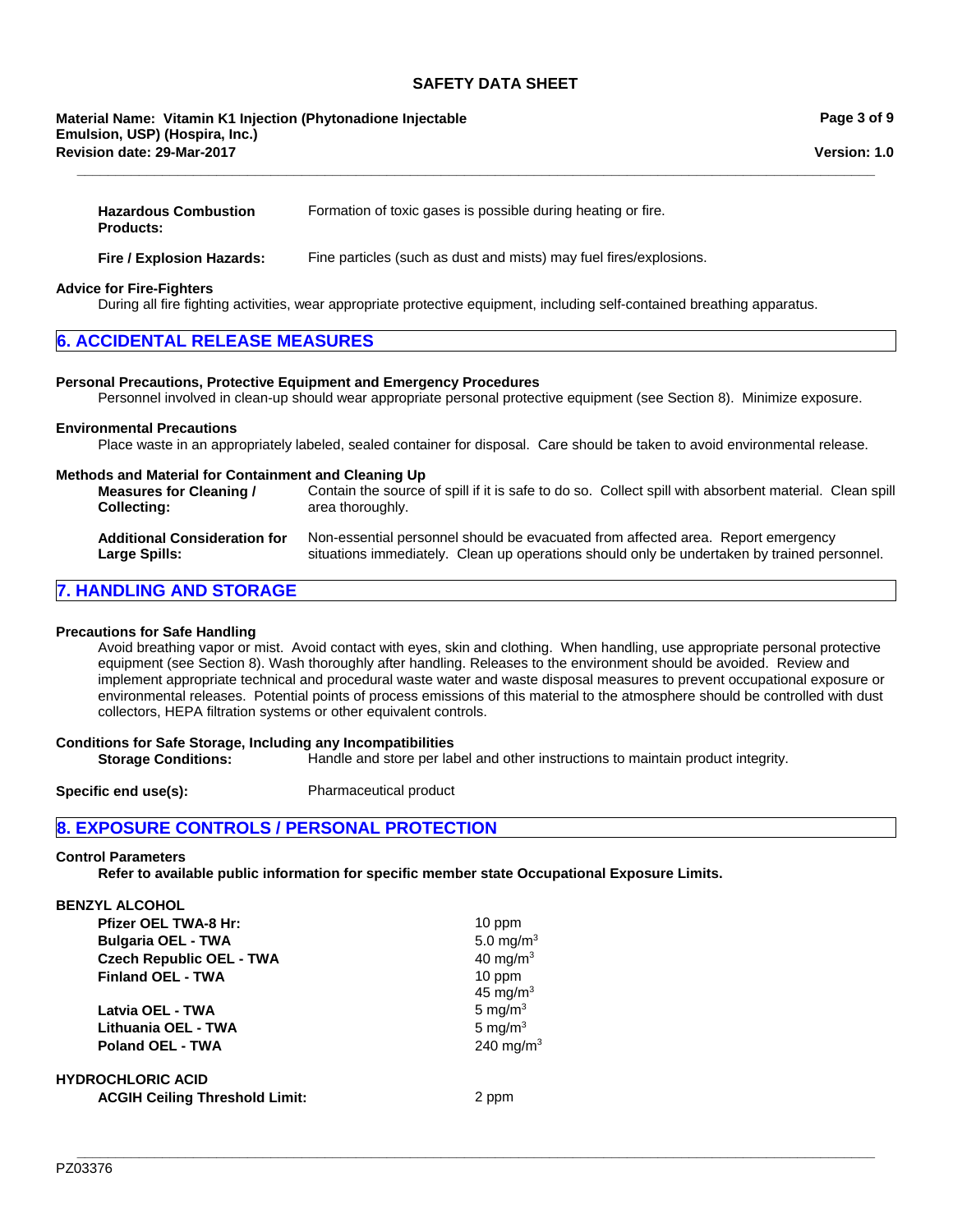**\_\_\_\_\_\_\_\_\_\_\_\_\_\_\_\_\_\_\_\_\_\_\_\_\_\_\_\_\_\_\_\_\_\_\_\_\_\_\_\_\_\_\_\_\_\_\_\_\_\_\_\_\_\_\_\_\_\_\_\_\_\_\_\_\_\_\_\_\_\_\_\_\_\_\_\_\_\_\_\_\_\_\_\_\_\_\_\_\_\_\_\_\_\_\_\_\_\_\_\_\_\_\_**

**Material Name: Vitamin K1 Injection (Phytonadione Injectable Emulsion, USP) (Hospira, Inc.) Revision date: 29-Mar-2017**

**Page 4 of 9**

**Version: 1.0**

| 5 ppm<br>7.5 mg/m $3$<br>5 ppm<br>8 mg/m $3$<br>5 ppm<br>8 mg/m $3$<br>5 ppm<br>8.0 mg/m <sup>3</sup><br>5 ppm<br>8 mg/m $3$<br>8 mg/ $m3$<br>5 ppm |
|-----------------------------------------------------------------------------------------------------------------------------------------------------|
|                                                                                                                                                     |
|                                                                                                                                                     |
|                                                                                                                                                     |
|                                                                                                                                                     |
|                                                                                                                                                     |
|                                                                                                                                                     |
|                                                                                                                                                     |
|                                                                                                                                                     |
|                                                                                                                                                     |
|                                                                                                                                                     |
|                                                                                                                                                     |
| 8 mg/m $3$                                                                                                                                          |
| 2 ppm                                                                                                                                               |
| $3 \text{ mg/m}^3$                                                                                                                                  |
| 2 ppm                                                                                                                                               |
| 3.0 mg/m <sup>3</sup>                                                                                                                               |
| 5 ppm                                                                                                                                               |
| 7 mg/m $3$                                                                                                                                          |
| 8 mg/m $3$                                                                                                                                          |
| 5 ppm                                                                                                                                               |
| 8 mg/m $3$                                                                                                                                          |
| 5 ppm                                                                                                                                               |
| 8 mg/m $3$                                                                                                                                          |
| 2 ppm<br>3.0 mg/m <sup>3</sup>                                                                                                                      |
| 5 ppm                                                                                                                                               |
| 8 mg/m $3$                                                                                                                                          |
| 5 ppm                                                                                                                                               |
| 8 mg/m $3$                                                                                                                                          |
| 5 ppm                                                                                                                                               |
| 8 mg/m $3$                                                                                                                                          |
| 5 ppm                                                                                                                                               |
| 8 mg/m $3$                                                                                                                                          |
| 8 mg/m $3$                                                                                                                                          |
| 5 mg/ $m3$                                                                                                                                          |
| 5 ppm                                                                                                                                               |
| 8 mg/m $3$                                                                                                                                          |
| 5 ppm                                                                                                                                               |
| 8 mg/m $3$                                                                                                                                          |
| 5 ppm                                                                                                                                               |
| 8.0 mg/m $3$                                                                                                                                        |
| 5 ppm                                                                                                                                               |
| 8 mg/m $3$                                                                                                                                          |
| 5 ppm                                                                                                                                               |
| 7.6 mg/m $3$                                                                                                                                        |
| 2 ppm                                                                                                                                               |
| 3.0 mg/ $m3$                                                                                                                                        |
| 5 mg/ $m3$                                                                                                                                          |
|                                                                                                                                                     |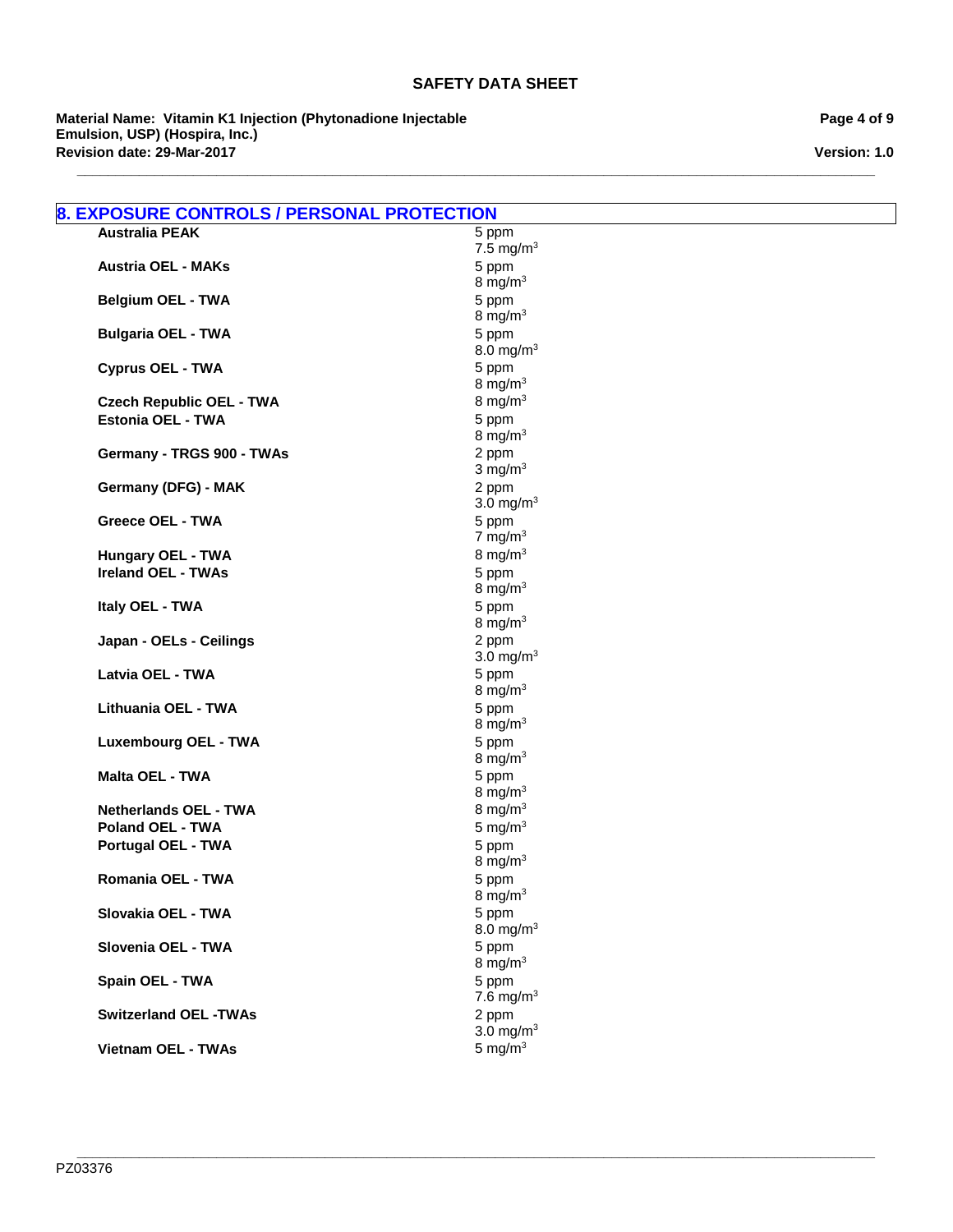**Material Name: Vitamin K1 Injection (Phytonadione Injectable Emulsion, USP) (Hospira, Inc.) Revision date: 29-Mar-2017**

**Page 5 of 9**

**Version: 1.0**

# **8. EXPOSURE CONTROLS / PERSONAL PROTECTION**

The purpose of the Occupational Exposure Band (OEB) classification system is to separate substances into different Hazard categories when the available data are sufficient to do so, but inadequate to establish an Occupational Exposure Limit (OEL). The OEB given is based upon an analysis of all currently available data; as such, this value may be subject to revision when new information becomes available.

**\_\_\_\_\_\_\_\_\_\_\_\_\_\_\_\_\_\_\_\_\_\_\_\_\_\_\_\_\_\_\_\_\_\_\_\_\_\_\_\_\_\_\_\_\_\_\_\_\_\_\_\_\_\_\_\_\_\_\_\_\_\_\_\_\_\_\_\_\_\_\_\_\_\_\_\_\_\_\_\_\_\_\_\_\_\_\_\_\_\_\_\_\_\_\_\_\_\_\_\_\_\_\_**

| <b>Phytonadione (Vit.K)</b>              |                                                                                                                                                                                                                                                                                                                                                                                                    |
|------------------------------------------|----------------------------------------------------------------------------------------------------------------------------------------------------------------------------------------------------------------------------------------------------------------------------------------------------------------------------------------------------------------------------------------------------|
| Band (OEB):                              | <b>Pfizer Occupational Exposure</b> OEB 3 (control exposure to the range of $10uq/m^3$ to < $100uq/m^3$ )                                                                                                                                                                                                                                                                                          |
| <b>Exposure Controls</b>                 |                                                                                                                                                                                                                                                                                                                                                                                                    |
| <b>Engineering Controls:</b>             | Engineering controls should be used as the primary means to control exposures. General<br>room ventilation is adequate unless the process generates dust, mist or fumes. Keep airborne<br>contamination levels below the exposure limits listed above in this section.                                                                                                                             |
| <b>Personal Protective</b><br>Equipment: | Refer to applicable national standards and regulations in the selection and use of personal<br>protective equipment (PPE).                                                                                                                                                                                                                                                                         |
| Hands:                                   | Impervious gloves (e.g. Nitrile, etc.) are recommended if skin contact with drug product is<br>possible and for bulk processing operations. (Protective gloves must meet the standards in<br>accordance with EN374, ASTM F1001 or international equivalent.)                                                                                                                                       |
| Eyes:                                    | Wear safety glasses or goggles if eye contact is possible. (Eye protection must meet the<br>standards in accordance with EN166, ANSI Z87.1 or international equivalent.)                                                                                                                                                                                                                           |
| Skin:                                    | Impervious protective clothing is recommended if skin contact with drug product is possible and<br>for bulk processing operations. (Protective clothing must meet the standards in accordance<br>with EN13982, ANSI 103 or international equivalent.)                                                                                                                                              |
| <b>Respiratory protection:</b>           | Under normal conditions of use, if the applicable Occupational Exposure Limit (OEL) is<br>exceeded, wear an appropriate respirator with a protection factor sufficient to control exposures<br>to below the OEL (e.g. particulate respirator with a half mask, P3 filter). (Respirators must<br>meet the standards in accordance with EN140, EN143, ASTM F2704-10 or international<br>equivalent.) |

# **9. PHYSICAL AND CHEMICAL PROPERTIES**

| <b>Physical State:</b><br>Odor:<br><b>Molecular Formula:</b>                                                                                                                                                                                           | Liquid<br>No data available.<br>Mixture                                                                                        | Color:<br><b>Odor Threshold:</b><br><b>Molecular Weight:</b> | Colourless<br>No data available.<br>Mixture |
|--------------------------------------------------------------------------------------------------------------------------------------------------------------------------------------------------------------------------------------------------------|--------------------------------------------------------------------------------------------------------------------------------|--------------------------------------------------------------|---------------------------------------------|
| <b>Solvent Solubility:</b><br><b>Water Solubility:</b><br>Solubility:<br>pH:<br>Melting/Freezing Point (°C):<br><b>Boiling Point (°C):</b><br>Partition Coefficient: (Method, pH, Endpoint, Value)<br><b>Phytonadione (Vit.K)</b><br>No data available | No data available<br>Soluble<br><b>Slightly Soluble: methanol</b><br>$6.3(5.0-7.0)$<br>No data available<br>No data available. |                                                              |                                             |
| Castor oil, ethoxylated<br>No data available<br><b>BENZYL ALCOHOL</b><br>No data available<br><b>Water for Injection</b><br>No data available                                                                                                          |                                                                                                                                |                                                              |                                             |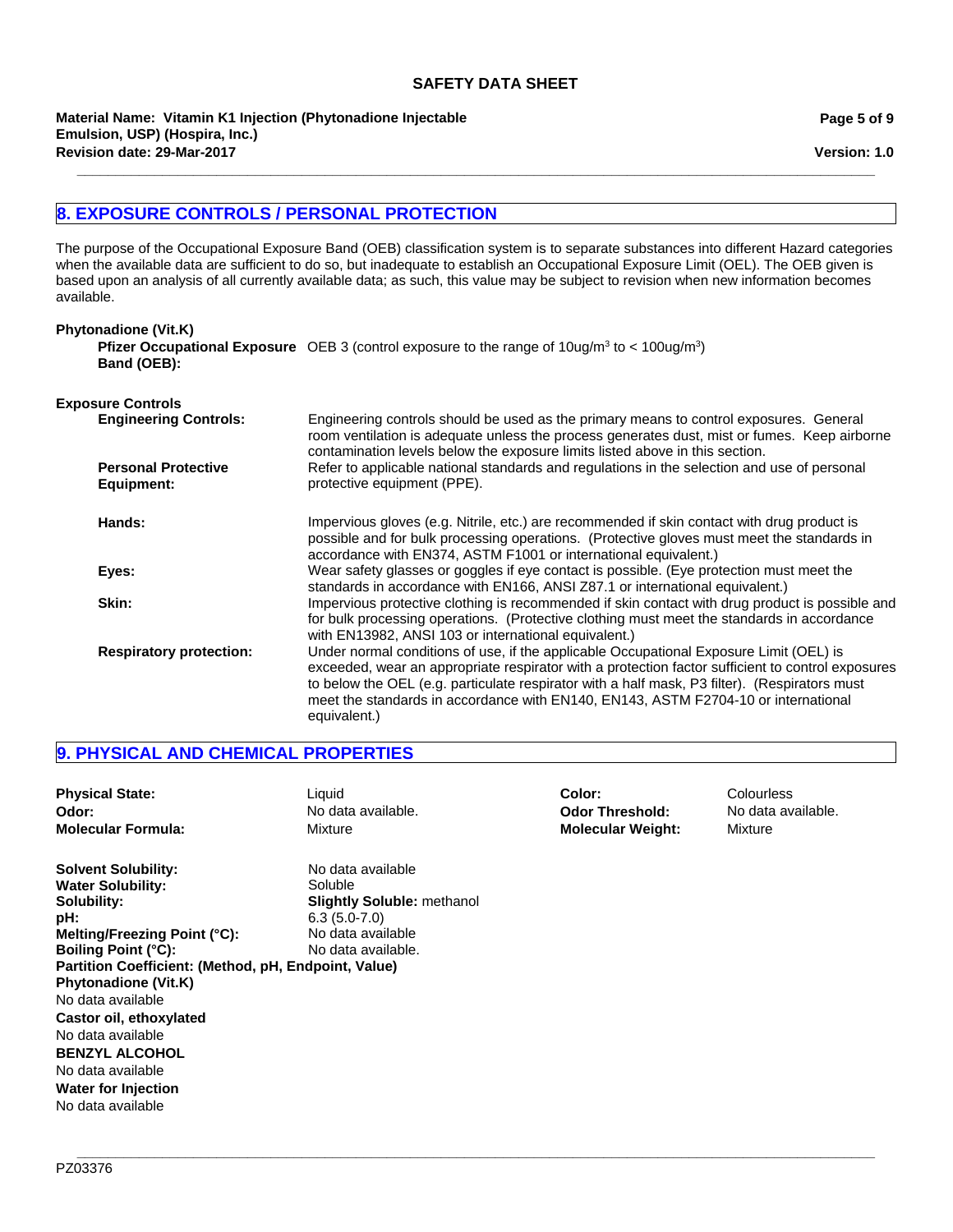**\_\_\_\_\_\_\_\_\_\_\_\_\_\_\_\_\_\_\_\_\_\_\_\_\_\_\_\_\_\_\_\_\_\_\_\_\_\_\_\_\_\_\_\_\_\_\_\_\_\_\_\_\_\_\_\_\_\_\_\_\_\_\_\_\_\_\_\_\_\_\_\_\_\_\_\_\_\_\_\_\_\_\_\_\_\_\_\_\_\_\_\_\_\_\_\_\_\_\_\_\_\_\_**

**Material Name: Vitamin K1 Injection (Phytonadione Injectable Emulsion, USP) (Hospira, Inc.) Revision date: 29-Mar-2017**

**Page 6 of 9**

**Version: 1.0**

# **9. PHYSICAL AND CHEMICAL PROPERTIES**

| Dextrose, monohydrate             |                    |
|-----------------------------------|--------------------|
| No data available                 |                    |
| <b>HYDROCHLORIC ACID</b>          |                    |
| No data available                 |                    |
| Decomposition Temperature (°C):   | No data available. |
| <b>Evaporation Rate (Gram/s):</b> | No data available  |
| Vapor Pressure (kPa):             | No data available  |
| Vapor Density (g/ml):             | No data available  |
| <b>Relative Density:</b>          | No data available  |
| <b>Viscosity:</b>                 | No data available  |

#### **Flammablity:**

Autoignition Temperature (Solid) (°C): No data available **Flammability (Solids):** No data available **Flash Point (Liquid) (°C):**<br> **Upper Explosive Limits (Liquid) (% by Vol.):** No data available **Upper Explosive Limits (Liquid) (% by Vol.):** No data available<br> **Lower Explosive Limits (Liquid) (% by Vol.):** No data available Lower Explosive Limits (Liquid) (% by Vol.):

# **10. STABILITY AND REACTIVITY**

| <b>Reactivity:</b>                        | No data available                                                  |
|-------------------------------------------|--------------------------------------------------------------------|
| <b>Chemical Stability:</b>                | Stable under normal conditions of use.                             |
| <b>Possibility of Hazardous Reactions</b> |                                                                    |
| <b>Oxidizing Properties:</b>              | No data available                                                  |
| <b>Conditions to Avoid:</b>               | Fine particles (such as dust and mists) may fuel fires/explosions. |
| Incompatible Materials:                   | As a precautionary measure, keep away from strong oxidizers        |
| <b>Hazardous Decomposition</b>            | No data available                                                  |
| <b>Products:</b>                          |                                                                    |

# **11. TOXICOLOGICAL INFORMATION**

| <b>Information on Toxicological Effects</b> |                                                                                                                                                                      |
|---------------------------------------------|----------------------------------------------------------------------------------------------------------------------------------------------------------------------|
| <b>General Information:</b>                 | The information included in this section describes the potential hazards of the individual<br>ingredients.                                                           |
| <b>Short Term:</b>                          | Not acutely toxic (based on components).                                                                                                                             |
| <b>Known Clinical Effects:</b>              | Adverse effects associated with therapeutic use include flushing, taste abnormalities,<br>dizziness, changes in heart rate, sweating, shortness of breath (dyspnea). |

**\_\_\_\_\_\_\_\_\_\_\_\_\_\_\_\_\_\_\_\_\_\_\_\_\_\_\_\_\_\_\_\_\_\_\_\_\_\_\_\_\_\_\_\_\_\_\_\_\_\_\_\_\_\_\_\_\_\_\_\_\_\_\_\_\_\_\_\_\_\_\_\_\_\_\_\_\_\_\_\_\_\_\_\_\_\_\_\_\_\_\_\_\_\_\_\_\_\_\_\_\_\_\_**

## **Acute Toxicity: (Species, Route, End Point, Dose)**

#### **Castor oil, ethoxylated**

RatOralLC50 >20g/kg

#### **BENZYL ALCOHOL**

RatOralLD 501230mg/kg MouseOralLD 501360mg/kg RabbitDermalLD 502gm/kg

# **HYDROCHLORIC ACID**

RatOralLD 50238-277mg/kg

**Acute Toxicity Comments:** A greater than symbol (>) indicates that the toxicity endpoint being tested was not achievable at the highest dose used in the test.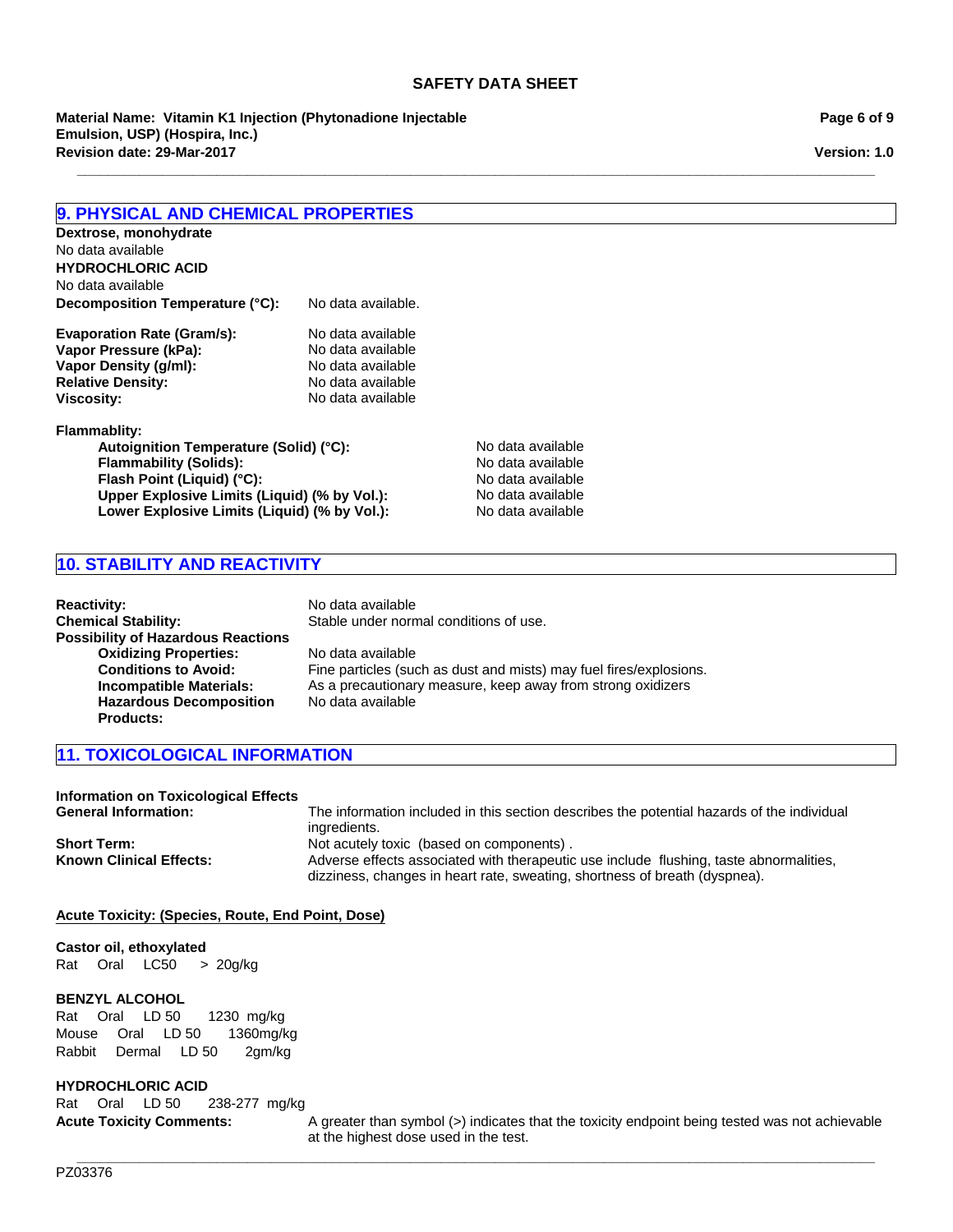**\_\_\_\_\_\_\_\_\_\_\_\_\_\_\_\_\_\_\_\_\_\_\_\_\_\_\_\_\_\_\_\_\_\_\_\_\_\_\_\_\_\_\_\_\_\_\_\_\_\_\_\_\_\_\_\_\_\_\_\_\_\_\_\_\_\_\_\_\_\_\_\_\_\_\_\_\_\_\_\_\_\_\_\_\_\_\_\_\_\_\_\_\_\_\_\_\_\_\_\_\_\_\_**

**Revision date: 29-Mar-2017 Material Name: Vitamin K1 Injection (Phytonadione Injectable Emulsion, USP) (Hospira, Inc.)**

# **11. TOXICOLOGICAL INFORMATION**

## **Irritation / Sensitization: (Study Type, Species, Severity)**

## **Castor oil, ethoxylated**

Skin IrritationRabbitNon-irritating Eye IrritationRabbitNon-irritating

#### **Genetic Toxicity: (Study Type, Cell Type/Organism, Result)**

#### **HYDROCHLORIC ACID**

**Carcinogen Status:** None of the components of this formulation are listed as a carcinogen by IARC, NTP or OSHA. See below **IARC:** Group 3 (Not Classifiable) **HYDROCHLORIC ACID IARC:** Group 3 (Not Classifiable) Bacterial Mutagenicity (Ames)*Salmonella* Negative *In Vivo* MicronucleusRatNegative **Phytonadione (Vit.K)**

# **12. ECOLOGICAL INFORMATION**

**Environmental Overview:** Environmental properties have not been investigated.

**Toxicity: Aquatic Toxicity: (Species, Method, End Point, Duration, Result)**

## **BENZYL ALCOHOL**

Fathead MinnowNPDESLC-5096Hours460 - 770mg/L BluegillNPDESLC-5096Hours10mg/L *Daphnia Magna* (Water Flea)SurrogateErC5048Hours23 - 400mg/L

**Persistence and Degradability:** No data available

**Mobility in Soil:** No data available

**Page 7 of 9**

**Version: 1.0**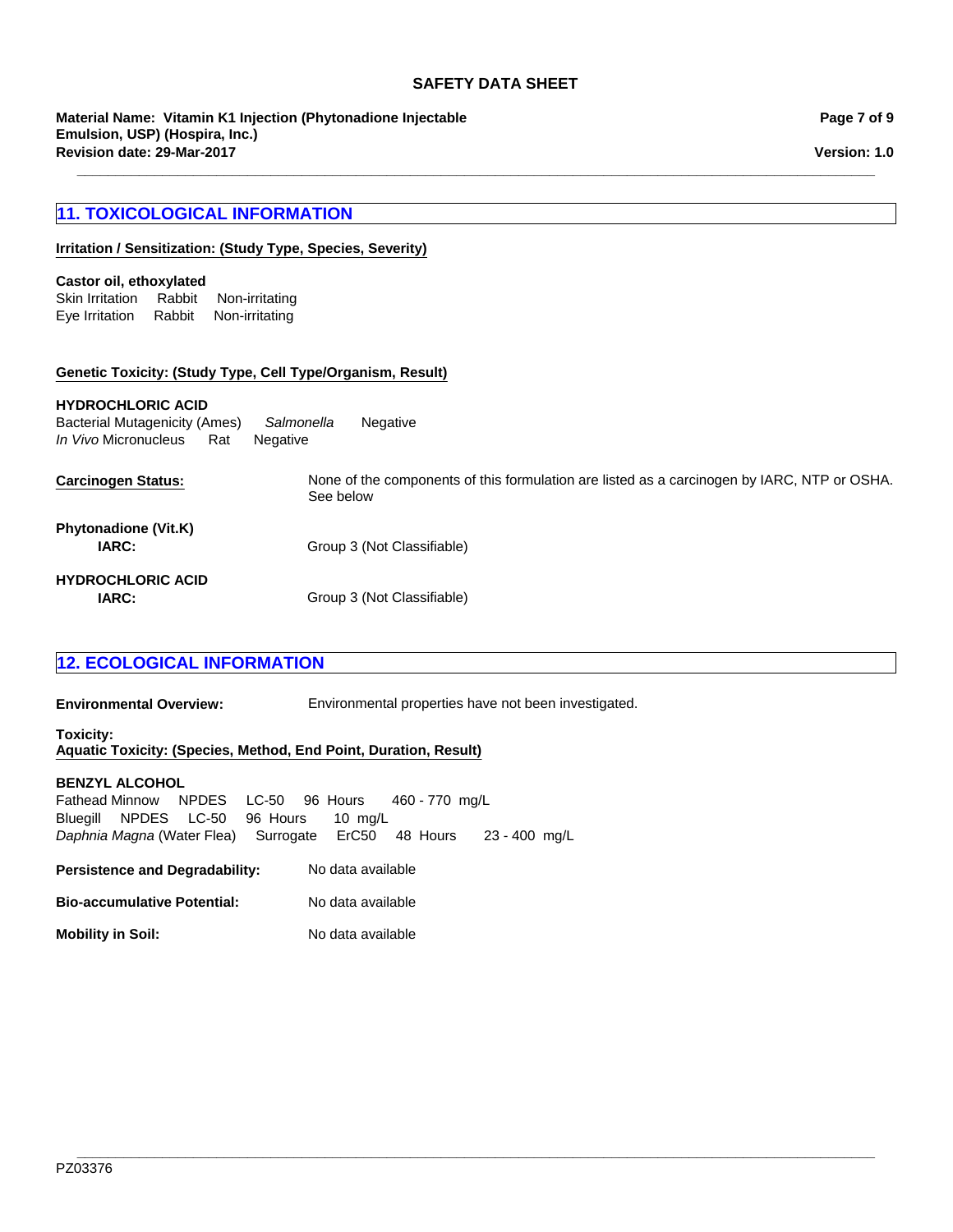**Revision date: 29-Mar-2017 Material Name: Vitamin K1 Injection (Phytonadione Injectable Emulsion, USP) (Hospira, Inc.)**

# **13. DISPOSAL CONSIDERATIONS**

**Waste Treatment Methods:** Dispose of waste in accordance with all applicable laws and regulations. Member State specific and Community specific provisions must be considered. Considering the relevant known environmental and human health hazards of the material, review and implement appropriate technical and procedural waste water and waste disposal measures to prevent occupational exposure and environmental release. It is recommended that waste minimization be practiced. The best available technology should be utilized to prevent environmental releases. This may include destructive techniques for waste and wastewater.

**\_\_\_\_\_\_\_\_\_\_\_\_\_\_\_\_\_\_\_\_\_\_\_\_\_\_\_\_\_\_\_\_\_\_\_\_\_\_\_\_\_\_\_\_\_\_\_\_\_\_\_\_\_\_\_\_\_\_\_\_\_\_\_\_\_\_\_\_\_\_\_\_\_\_\_\_\_\_\_\_\_\_\_\_\_\_\_\_\_\_\_\_\_\_\_\_\_\_\_\_\_\_\_**

# **14. TRANSPORT INFORMATION**

## **The following refers to all modes of transportation unless specified below.**

Not regulated for transport under USDOT, EUADR, IATA, or IMDG regulations.

## **15. REGULATORY INFORMATION**

**Safety, Health and Environmental Regulations/Legislation Specific for the Substance or Mixture**

| <b>BENZYL ALCOHOL</b>                              |            |
|----------------------------------------------------|------------|
| <b>CERCLA/SARA 313 Emission reporting</b>          | Not Listed |
| <b>California Proposition 65</b>                   | Not Listed |
| <b>Inventory - United States TSCA - Sect. 8(b)</b> | Present    |
| <b>Australia (AICS):</b>                           | Present    |
| <b>EU EINECS/ELINCS List</b>                       | 202-859-9  |
| Castor oil, ethoxylated                            |            |
| <b>CERCLA/SARA 313 Emission reporting</b>          | Not Listed |
| <b>California Proposition 65</b>                   | Not Listed |
| <b>Inventory - United States TSCA - Sect. 8(b)</b> | Present    |
| <b>Australia (AICS):</b>                           | Present    |
| <b>EU EINECS/ELINCS List</b>                       | Not Listed |
| Dextrose, monohydrate                              |            |
| <b>CERCLA/SARA 313 Emission reporting</b>          | Not Listed |
| <b>California Proposition 65</b>                   | Not Listed |
| <b>EU EINECS/ELINCS List</b>                       | Not Listed |
| <b>HYDROCHLORIC ACID</b>                           |            |
| <b>CERCLA/SARA 313 Emission reporting</b>          | 1.0%       |
| <b>CERCLA/SARA Hazardous Substances</b>            | 5000 lb    |
| and their Reportable Quantities:                   | 2270 kg    |
|                                                    |            |

**Version: 1.0**